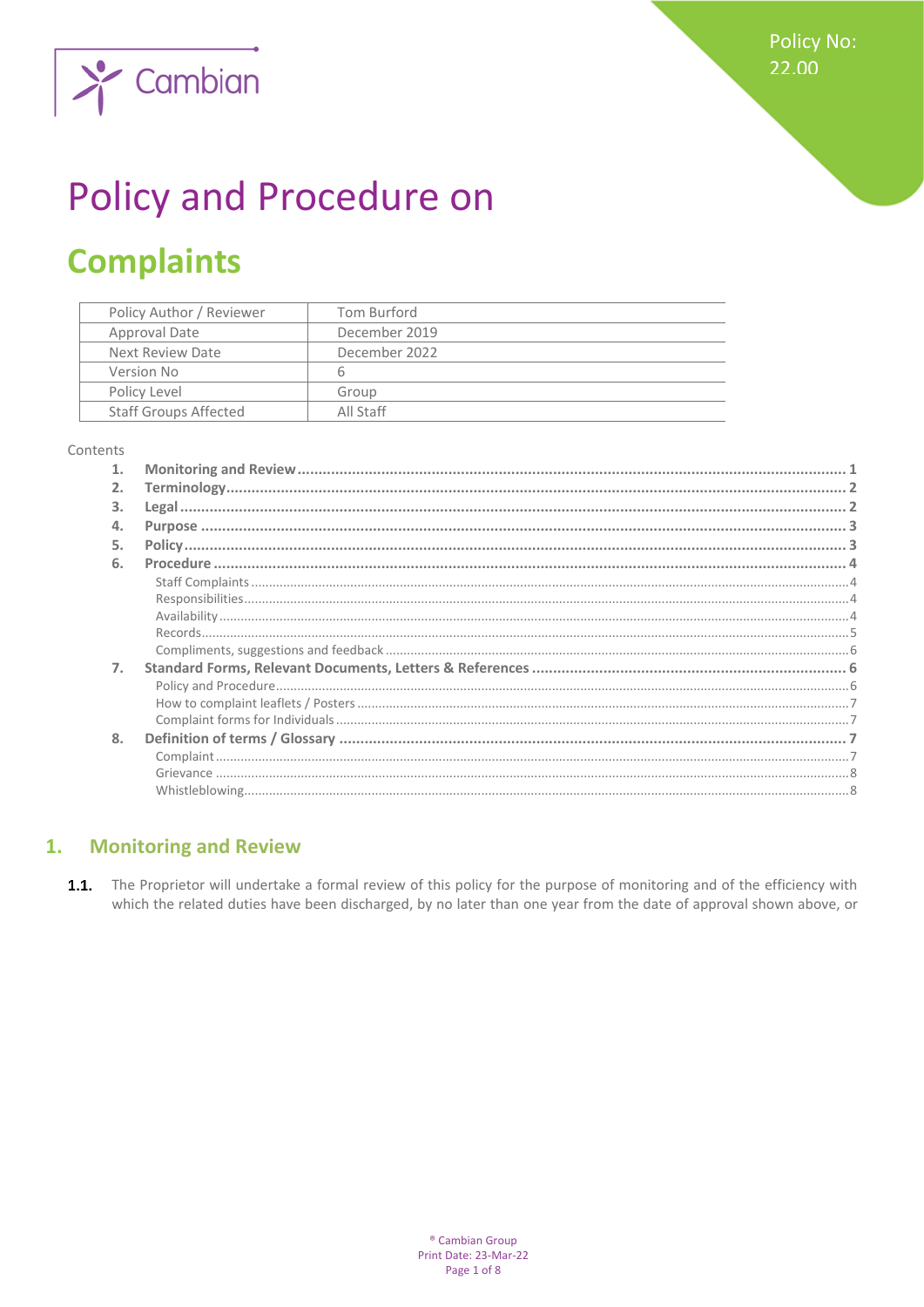

earlier if significant changes to the systems and arrangements take place, or if legislation, regulatory requirements or best practice guidelines so require.

Signed:

tas

Jeremy Wiles **Group Executive Director- Children Services**  December 2021

## <span id="page-1-0"></span>**2. Terminology**

 $2.1.$ Our aim is to use consistent terminology throughout this policy and all supporting documentation as follows:

| 'Establishment' or 'Location | this is a generic term which means the Children's<br>Home/school/college.                                                                                                                 |
|------------------------------|-------------------------------------------------------------------------------------------------------------------------------------------------------------------------------------------|
| Individual                   | means any child or young person under the age of 18 or young<br>adult between the ages of 18 and 25.                                                                                      |
| <b>Service Head</b>          | This is the senior person with overall responsibility for the                                                                                                                             |
| <b>Key Worker</b>            | Members of staff that have special responsibility for Individuals<br>residing at or attending the Establishment.                                                                          |
| Parent                       | means parent or person with Parental Responsibility                                                                                                                                       |
| <b>Regulatory Authority</b>  | Regulatory Authority is the generic term used in this policy to<br>describe the independent regulatory body responsible for<br>inspecting and regulating services. E.g Ofsted, CQC, CSSIW |
| <b>Social Worker</b>         | This means the worker allocated to the child/family. If there is no<br>allocated worker, the Duty Social Worker or Team Manager is<br>responsible.                                        |
| <b>Placing Authority</b>     | Placing Authority means the local authority/agency responsible<br>for placing the child or commissioning the service                                                                      |
| <b>Staff</b>                 | Means full or part-time employees of Cambian, agency workers,<br>bank workers, contract workers and volunteers and students on<br>placement.                                              |
| <b>CambianKPI</b>            | Means the Cambian online in-house information system which<br>holds data for each site on quality measures.                                                                               |

## <span id="page-1-1"></span>**3. Legal**

- $3.1.$ Quality Standards for Children's Homes and NMS for Residential Special Schools, available at: www.gov.co.uk and Fundamental Standards 2015
- $3.2.$ Children's Homes (England) Regulations 2015
- $3.3.$ Health and Social Care Act 2008 (Regulated Activities) Regulations 2014 (part 3) as amended) Regulation 16.
- $3.4.$ National Minimum Standards for Independent Health Care Services in Wales

| Version:                |
|-------------------------|
| <b>Next Review Date</b> |
| <b>Print Date:</b>      |

Policy Name: Complaints

Version: 6 Cambian Group Approved by: Tom Burford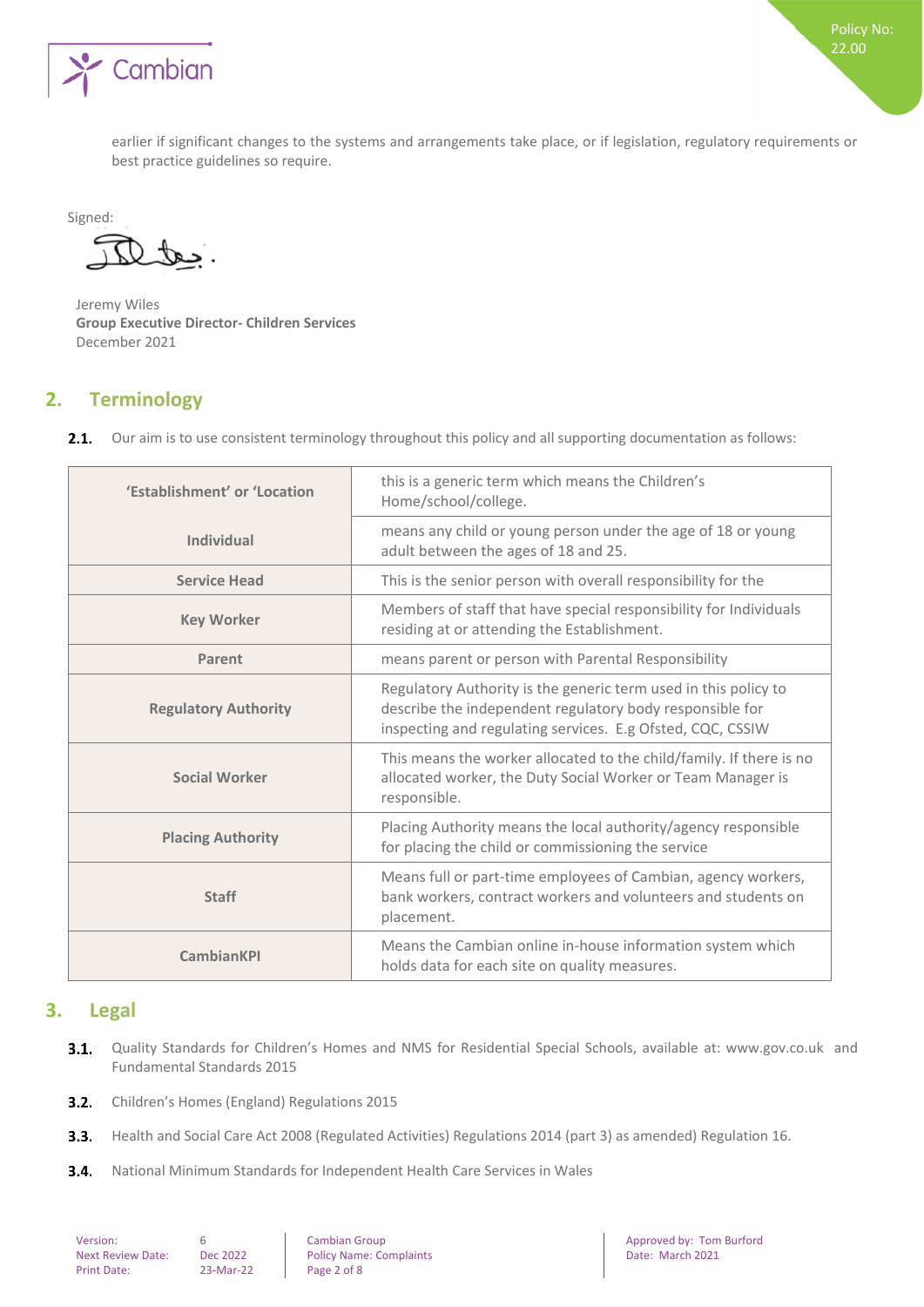

- $3.5.$ Mental Health Act 1983 - Code of Practice
- The Education (Independent School Standards Compliance Record) (England) (Amendment) Regulations,  $3.6.$
- $3.7.$ Care Home (Wales) Regulations (2002) (Amendments 2003 and 2011)
- $3.8.$ HIW National Minimum Standards for Independent HealthCare Services in Wales, CSSIW, Quality Standards and
- <span id="page-2-0"></span>**3.9.** Mental Health Act Code of Practice

## **4. Purpose**

- To provide all staff with clear policy, procedures and guidelines for managing compliments, suggestions, comments and  $4.1.$ complaints.
- $4.2.$ To deal promptly, effectively and fairly with complaints by individuals if they have capacity themselves and other interested persons on their behalf such as parents/guardians and members of the public.
- $4.3.$ To promote an open culture and rational attitude amongst individuals and staff towards complaints.
- $4.4.$ To improve the Group's service to individuals, placing authorities and parents/guardians.
- To clarify the differences between concerns, negative comments, criticisms etc made about the service we provide,  $4.5.$ which are resolved informally within the location, and formal complaints, which may addressed by those outside the location.

## <span id="page-2-1"></span>**5. Policy**

- $5.1.$ Cambian takes all complaints and comments seriously. It aims to promote an open culture and will be responsive where such issues are raised in a transparent and robust manner in order to ensure that dissatisfaction is minimised and any comments and suggestions are considered and acted upon using a learning framework.
- $5.2.$ No member of staff who has been implicated in a complaint may take part in any element of the investigation or decision making process associated with any final actions or outcomes.
- 5.3. Cambian will use all complaints and suggestions as an opportunity to learn and inform service improvement where appropriate and to strengthen the relationship with the individual, those acting on their behalf and the public.
- $5.4.$ For the purpose of this policy, a complaint is a written or oral/verbal expression of dissatisfaction or disquiet in relation to the location's exercise of its functions in relation to its current individuals.
- **5.5.** The Head of Service is responsible for ensuring that each individual and those acting on their behalf, if appropriate, is provided with information about the complaints procedure in a format and style appropriate to their needs and their ability to understand. Individuals will be provided with information about how they can make a complaint and such guidance will be available on site at all times. Where appropriate guidance (e.g. a poster) on how to make a complaint will be displayed on site.
- $5.6.$ Cambian fully supports individual's right to refer any complaint, at any stage to an external body. In addition all sites have an independent visitor who visits and some operate a link advocate – both of whom can support individuals who

Next Review Date: Dec 2022 Policy Name: Complaints Date: March 2021

Version: 6 Cambian Group Approved by: Tom Burford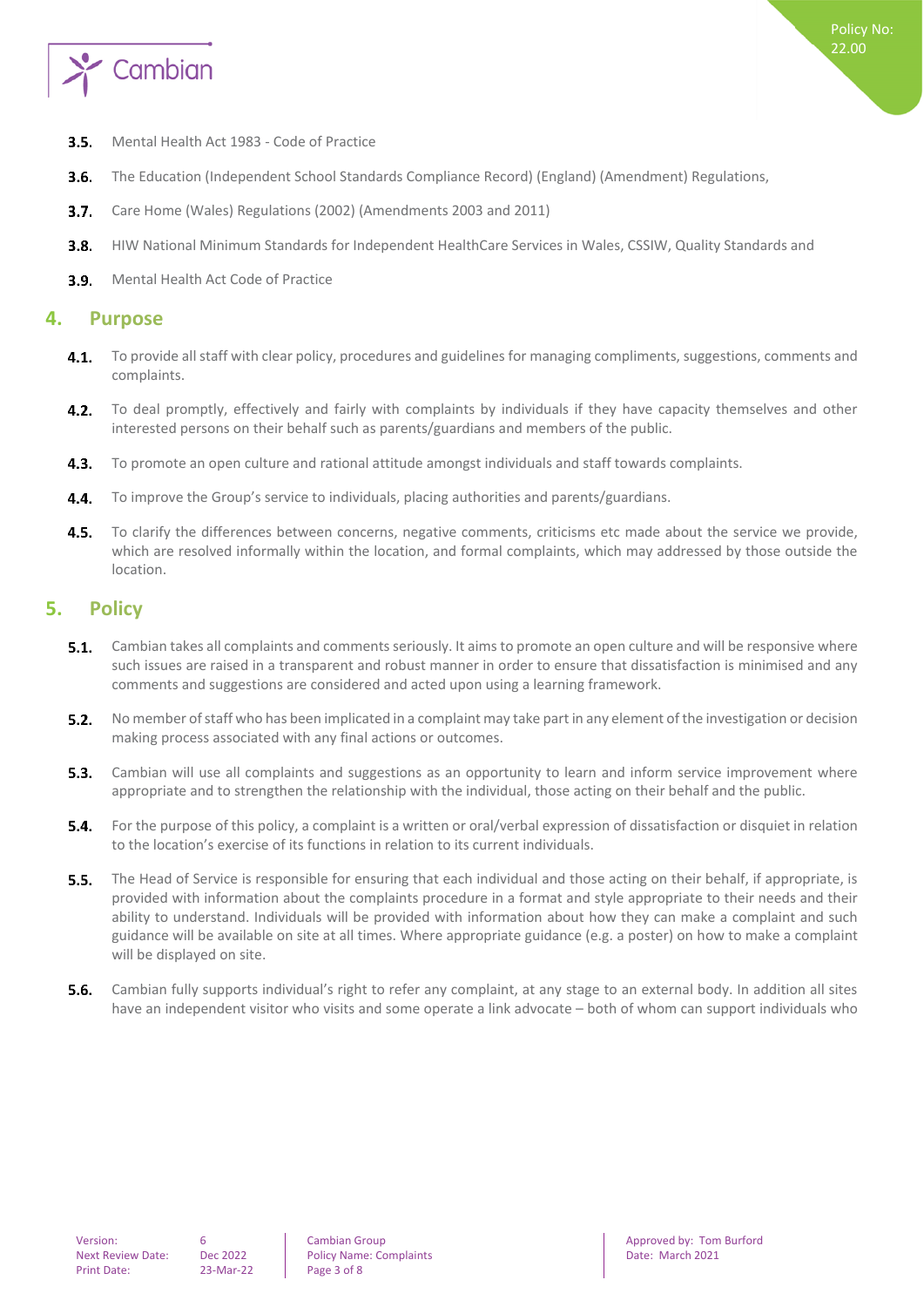

wish to make complaints. Contact details for both the independent visitor and advocate are made available to all service users.

## <span id="page-3-0"></span>**6. Procedure**

- **6.1.** The Complaints Procedure shall be operated independently of all other Group procedures, such as the Disciplinary and Grievance Procedures, Harassment Policy, Child Protection/Adult Safeguarding Policy.
- $6.2.$ Each location will tailor the generic Cambian Complaints Procedure to detail the local procedures and contact details of those with responsibility. For the purpose of this policy the term Complaints Procedure relates to the location's personalised Complaints Procedure.
- $6.3.$ The Complaints Procedure will be reviewed annually by the group in line with the Policy and the Head of Service will be responsible for continuous monitoring, refinement and audit.
- 6.4. All locations shall operate a Complaints Procedure, which can be invoked, on behalf of an individual, by an individual him/herself, placing authorities, parents/guardians, staff and other interested persons. All of whom may also inform an external body about their complaint if they so wish.

#### <span id="page-3-1"></span>**Staff Complaints**

 $6.5.$ Staff who wish to make a complaint are to follow the Grievance Policy (which encourages informal resolution ahead of the formal grievance process) or the Whistleblowing Policy.

#### <span id="page-3-2"></span>**Responsibilities**

- $6.6.$ The Head of Service is responsible for the thorough investigation of all complaints and should take responsibility for ensuring that investigations undertaken by others are in line with this policy, procedure and associated documentation in order to ensure best practice standards are maintained.
- 6.7. The Head of Service is required to make available on request to their regulatory body a summary of all complaints arising over the previous 12 months.
- All locations will have a named **Complaints Co-ordinator** to manage the day to day receipt, recording and tracking of complaint management.
- $6.9.$ The Complaints Co-ordinator will normally be the Head of Service is small homes. For larger sites where the Complaints Co-ordinator is not the Head of Service they will liaise closely with the Head of Service to ensure all elements of any internal stage investigation are dealt with following procedure and within the published timescales.
- 6.10. For any complaint that is not resolved internally and requires external investigation, the Head of Service will act as the location contact for Operations Directors/other Cambian staff or external appeal panel members.
- **Managers** have day-to-day operational responsibility for this policy, and must ensure that all staff receive regular and appropriate guidance on its use.

#### <span id="page-3-3"></span>**Availability**

- **6.12.** The Complaints Procedure shall be made available to all parents/guardians/carers, placing authorities, funding authorities, individuals, all members of staff and any other relevant persons.
- **6.13.** A copy of the Complaints Procedure shall be available at all times and displayed on the location's website where this is applicable.
- **6.14.** A copy of the Complaints Procedure shall be available on request at all times for visitors to Cambian locations.
- **6.15.** All Staff shall receive information on the complaints procedure as part of their induction with Cambian.

Next Review Date: Dec 2022 Policy Name: Complaints Date: March 2021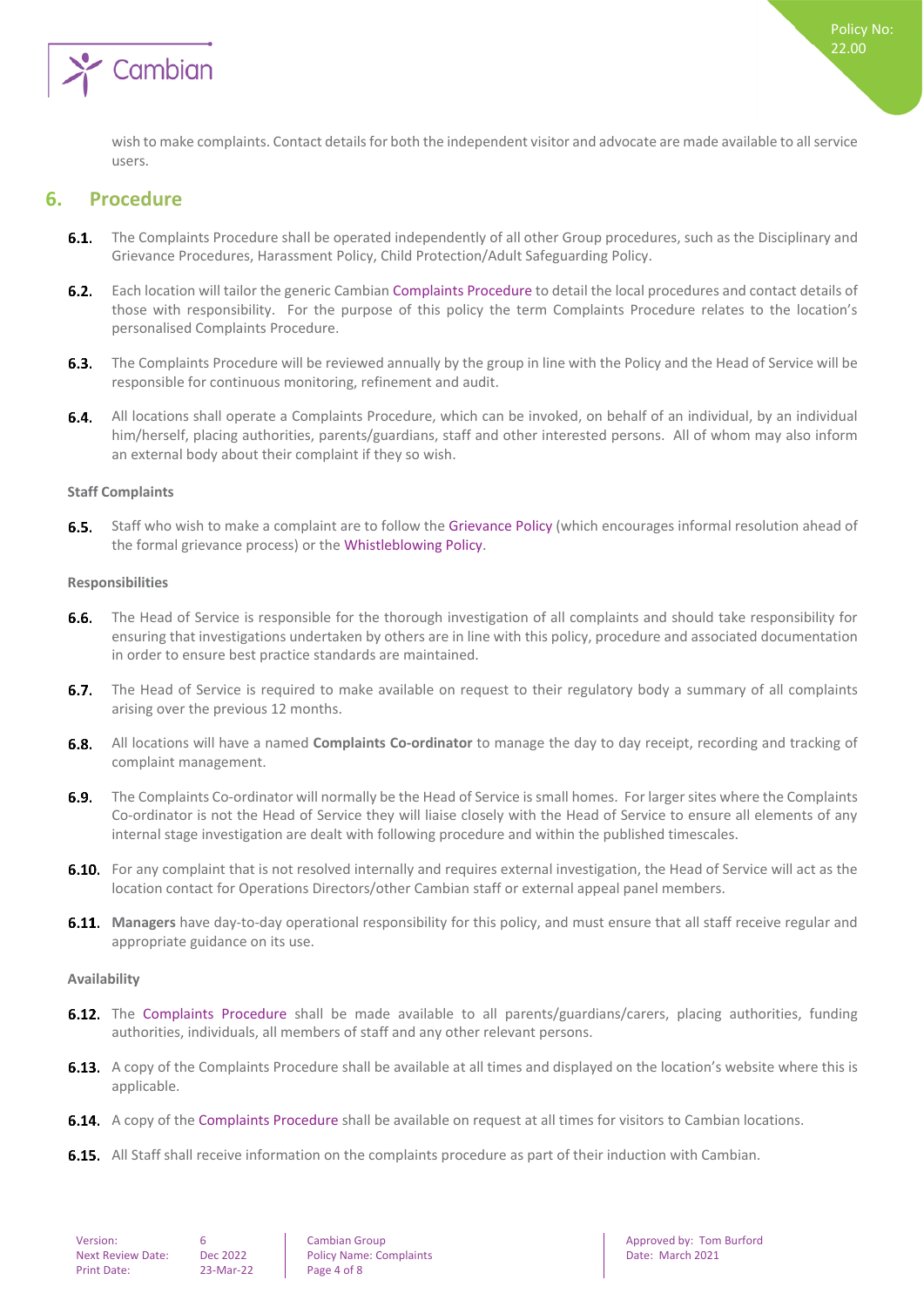

- **6.16.** Information on how to complain will be included in Children's Guides or Location Guides.
- 6.17. Individuals will also have access to printed complaint forms (22.09 a-g) and stamped pre-addressed envelopes to send to the relevant Operational leads if they choose not to speak with someone in their home or education setting. Heads of service will ensure that the forms and appropriately addressed envelopes are always readily available and that all individuals know where to access these. Depending on the service type, the addressed envelopes will be sent to either:
	- Education Services
	- Residential Services (West)
	- Residential Services (East)

At the following address

Cambian Group Metropolitan House 3 Darkes Lane Potters Bar Hertfordshire EN5 1JQ

#### <span id="page-4-0"></span>**Records**

**6.18.** A confidential record of all complaints received is to be documented on the relevant Record of Complaints Tracking Form: 22.03a for all individuals and 22.03b for all parents/guardians/public/authorities which shall be kept in the location's confidential **Complaints File**, which all locations must maintain. After completion the Complaints Tracking

Next Review Date: Dec 2022 Policy Name: Complaints Date: March 2021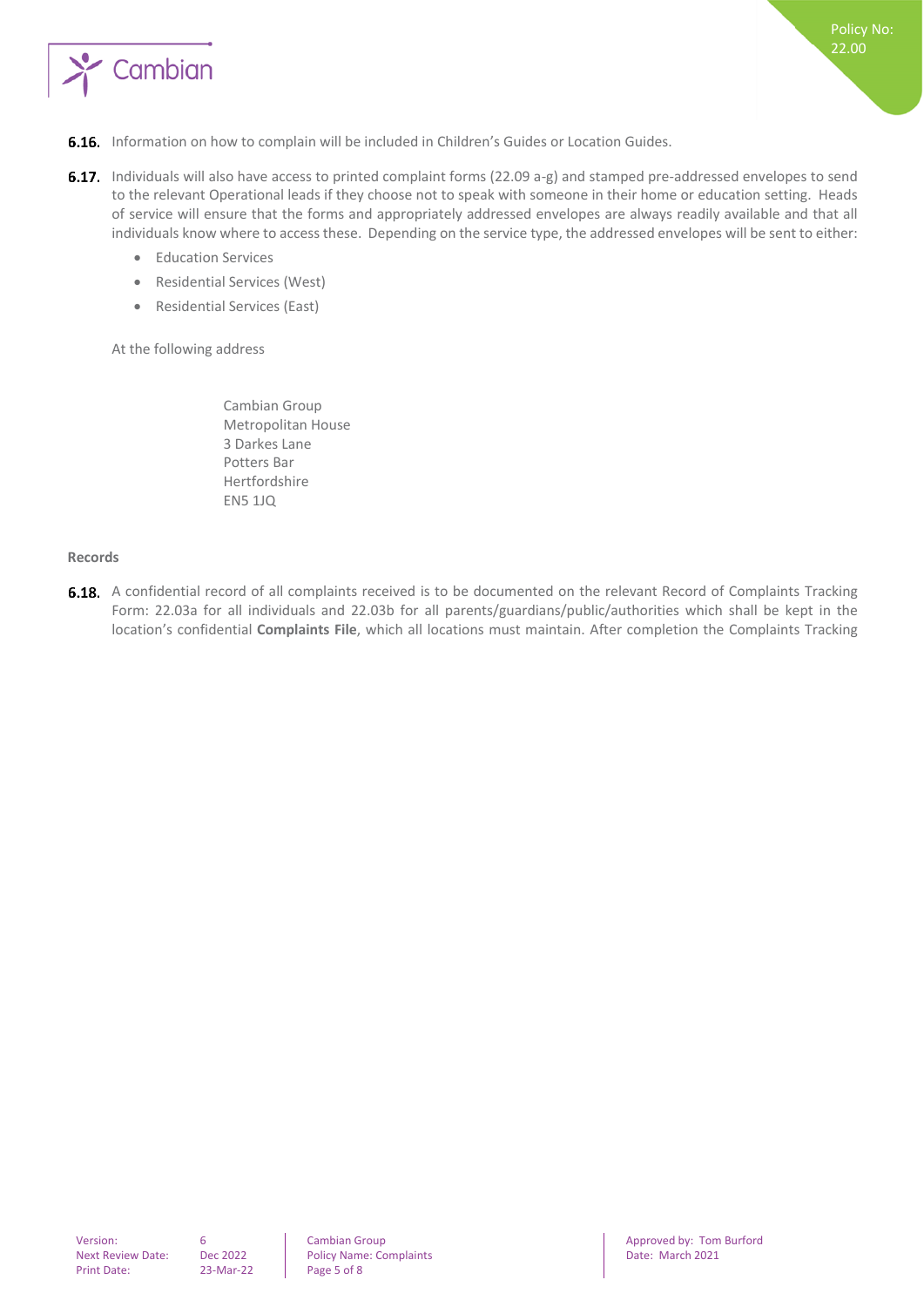

Form 22.03a and 22.03b (if used) shall be kept in the confidential Complaints File along with any statements, letters, etc associated with the complaint.

- 6.19. Complaints which are investigated by outside agencies or regulatory authorities shall also be recorded and full details placed in the Complaints File.
- **6.20.** All complaints received within a week should be recorded on **CambianKPI** for in the preceding week.
- 6.21. A Complaints log shall be maintained which will record brief details of each complaint, cross referenced to the Complaints File.
- 6.22. For each complaint the following brief details shall be recorded under the following headings:
	- Complaint number (i.e. 001SS or 010KPR etc).
	- Date complaint received
	- Name of person receiving it.
	- Name of person making complaint and relationship to individual.
	- Name of individual concerned.
	- Nature of complaint.
	- Action taken.
	- Outcome of action taken.
	- Whether complaint upheld, partially upheld or not upheld.
	- The number of the final Complaint Letter sent (1 to 9) and date sent.
- **6.23.** Where the Head of Service identifies it as appropriate, a copy of the complaint and response may be kept in the individual's record to understand and trace decisions concerning the path of care. Issues of confidentiality concerning the complaint are to be taken into consideration regarding this. (Refer to Data Protection Policy for guidance).

#### <span id="page-5-0"></span>**Compliments, suggestions and feedback**

**6.24.** Any compliments, suggestions or feedback received by staff should be recorded separately on a Compliments Log to be held by the Head of Service and be managed under the Consultation, Communication and Feedback Policy and Procedures.

## <span id="page-5-1"></span>**7. Standard Forms, Relevant Documents, Letters & References**

#### <span id="page-5-2"></span>**Policy and Procedure**

- 7.1. 22.00 Policy Complaints
- 7.2. 22.01 Procedure Complaints
- $7.3.$ 22.01a Procedure - Complaints regarding the MHA
- 7.4. 22.02 Complaints Flowchart
- $7.5.$ 22.03 -Complaint Form – written record of complaint
- $7.6.$ 22.04a – Complaint Tracking Form Individuals
- $7.7.$ 22.04b – Complaint Tracking Form Others
- $7.8.$ 22.05 - Complaint log template
- 7.9. 22.06 Complaints Letter Templates 1-9

Next Review Date: Dec 2022 Policy Name: Complaints Date: March 2021

Version: 6 Cambian Group Approved by: Tom Burford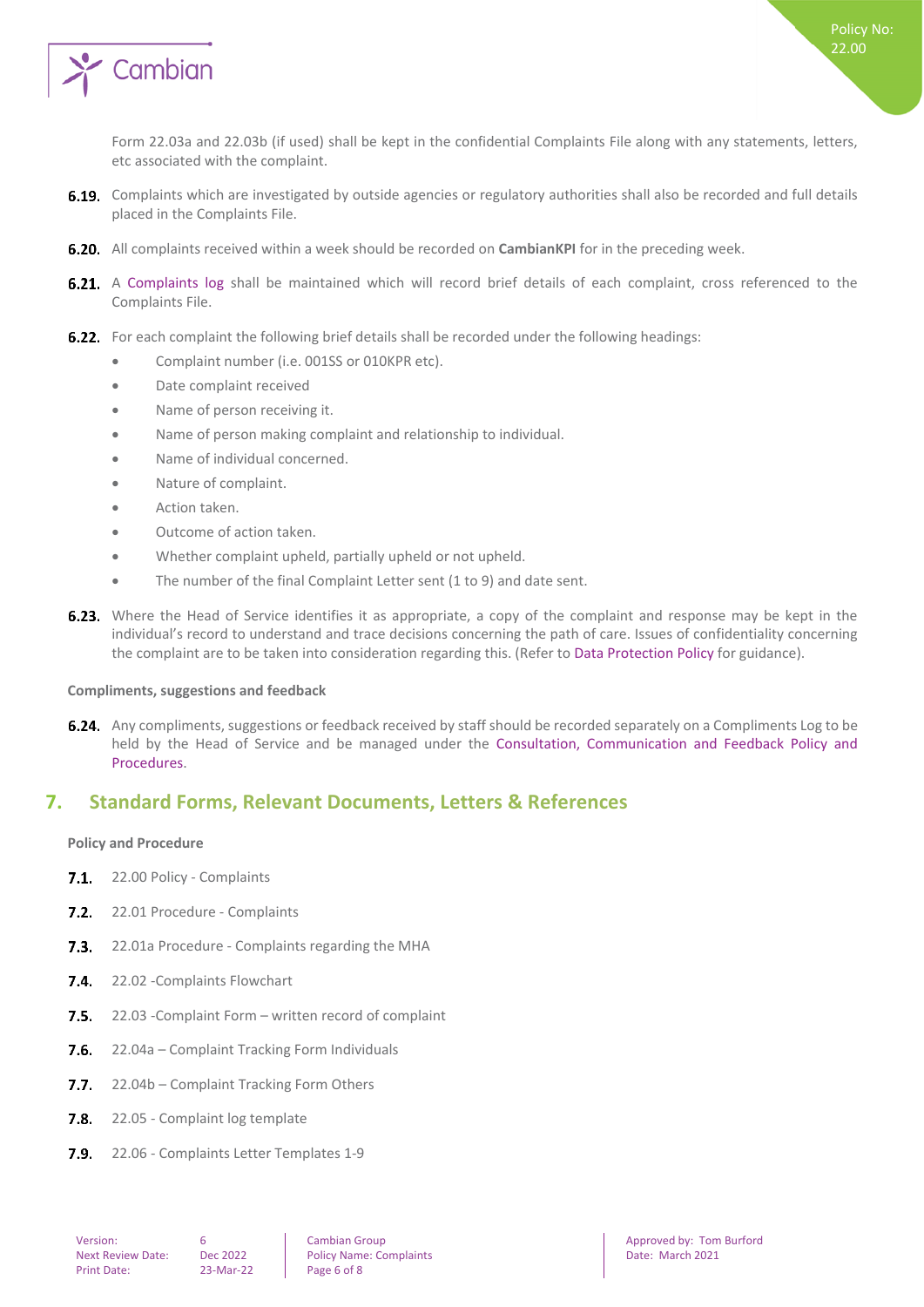

#### <span id="page-6-0"></span>**How to complaint leaflets / Posters**

- 7.10. 22.07 How to Complain Pictorial Booklet
- 7.11. 22.07a Complaint Leaflet PECS Home
- 7.12. 22.07b Complaints Leaflet PECS School
- 7.13. 22.08a Complaint Information Poster for Individuals CHILDRENS HOMES
- 22.08b Complaint Information Poster for Individuals EDUCATION
- 7.15. 22.08c Complaints Information for Parents, visitors and public
- <span id="page-6-1"></span>7.16. 22.08d - Complaints Information Poster for Staff

#### **Complaint forms for Individuals**

- 7.17. 22.09a Complaint Form for Individuals 7-13 OFSTED
- 7.18. 22.09b Complaint Form for Individuals 13+ OFSTED
- 7.19 22.09c Complaint Form for Individuals CQC HOME
- **7.20.** 22.09d Complaint Form for Individuals CSSIW
- 7.21. 22.09e Complaint Form for Individual 16+ CSSIW
- 7.22. 22.09f Complaint Form Deaf Services
- 7.23. 22.09g Complaint Form CQC Care Homes 16+

#### **Other Cambian Policy**

- 7.24. GHR 29 Grievance Policy
- 7.25. GHR 30 Whistleblowing Policy
- 7.26. GIG 02 Data Protection Policy
- **7.27.** Consultation, Communication and Feedback Policy (including Compliments)
- 7.28. 25 Child Protection and Young Adult Safeguarding

#### **Guidance**

7.29. For further information about complaints and advocacy for children living in children's homes see Get it sorted (2004) [Guidance on providing effective advocacy services for children and young people making a complaint under the Children](https://www.gov.uk/government/publications/advocacy-services-for-children-and-young-people)  [Act 1989](https://www.gov.uk/government/publications/advocacy-services-for-children-and-young-people)

## <span id="page-6-2"></span>**8. Definition of terms / Glossary**

#### <span id="page-6-3"></span>**Complaint**

 $8.1.$ For the purpose of this policy, a complaint is a written or oral/verbal expression of dissatisfaction or disquiet in relation to the location's exercise of its functions in relation to its current individuals.

| Version:                 |  |
|--------------------------|--|
| <b>Next Review Date:</b> |  |
| <b>Print Date:</b>       |  |

23-Mar-22 | Page 7 of 8

Policy Name: Complaints **Next Access Policy Name: Complaints** Date: March 2021

6 Cambian Group Complaints Complaints Complaints Complaints Complaints Complaints Complaints Complaints Complaints Complaints Complaints Complaints Complaints Complaints Complaints Complaints Complaints Complaints Complain